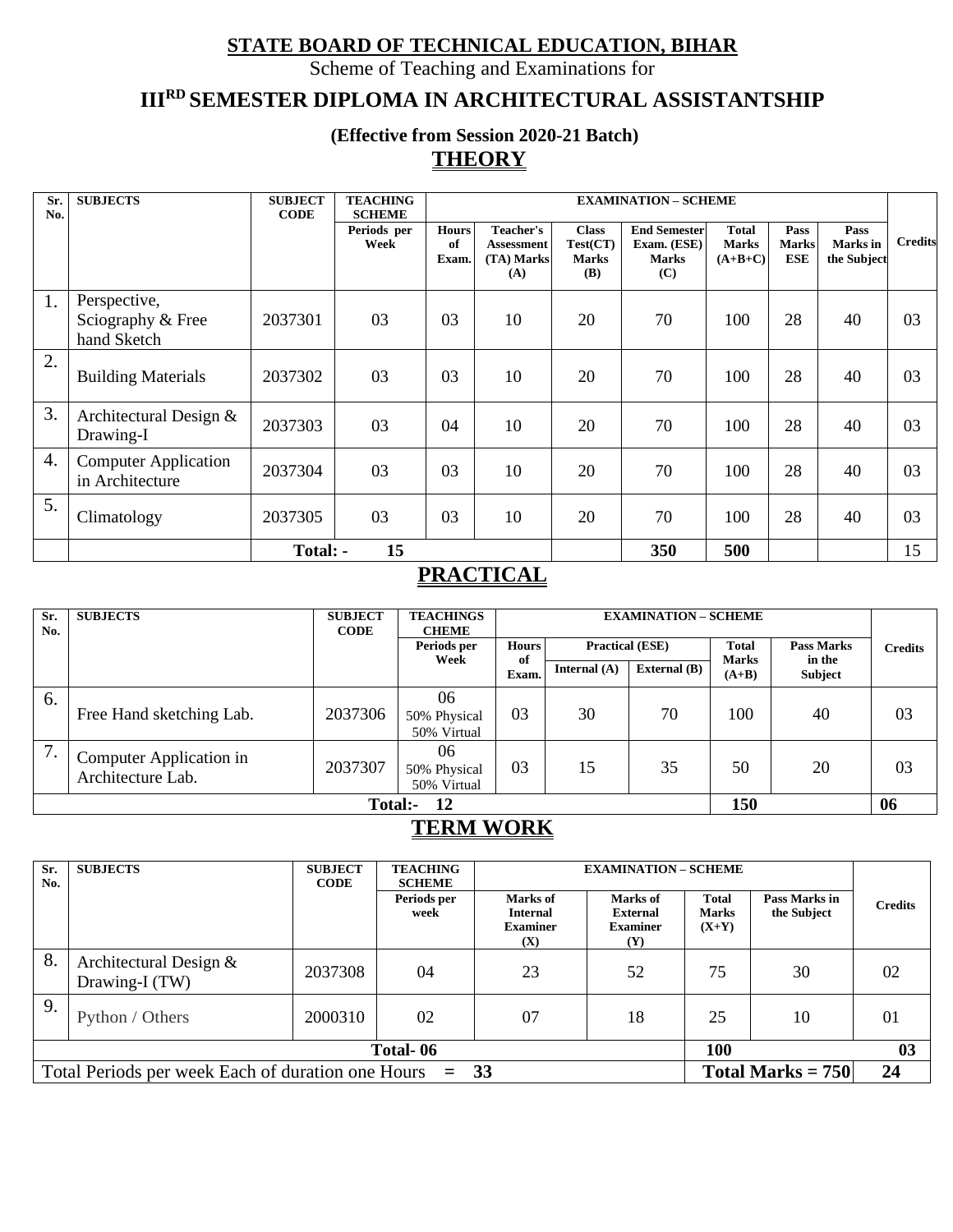# **PERSPECTIVE, SCIOGRAPHY & FREE HAND SKETCH**

|                     |    | <b>Theory</b>                  |     | No of Periods in One Session: 60 | Credits |    |
|---------------------|----|--------------------------------|-----|----------------------------------|---------|----|
| <b>Subject Code</b> |    | <b>No. of Periods Per Week</b> |     | <b>Full Marks</b>                | 100     |    |
| 2037301             |    | m                              | P/S | <b>ESE</b>                       | 70      |    |
|                     | 03 |                                |     |                                  |         | 03 |
|                     |    |                                |     | $\alpha$ tr                      | 20      |    |

#### *Rationale: -*

The Subject will help the students to understand various facts, concepts and procedures of perspective drawing. The subject will also help in making models of different materials, free hand sketching of monuments etc.

#### Objective :-

The Student will be able to :-

- 1) Understand different methods of drawing perspective views
- 2) Understand free hand coloured drawings of buildings and monuments
- 3) Make models
- 4) Sketch free hand coloured perspective.

|          | Name of the Topic                                                                                                                                                                                        | <b>Hrs</b> | <b>Marks</b> |
|----------|----------------------------------------------------------------------------------------------------------------------------------------------------------------------------------------------------------|------------|--------------|
| $UNIT-1$ | <b>Perspective :-</b>                                                                                                                                                                                    | $[13]$     | $[20]$       |
|          | 1.1 Characteristics of perspective construction, determining vanishing<br>points                                                                                                                         |            |              |
|          | 1.2 Two point perspective - Two point perspective of a simple building<br>with or without overhang roof, two points perspective of a small house                                                         |            |              |
|          | 1.3 Relationship between station point (spectator), picture plane and<br>perspective. Comparative study of perspective by changing position of<br>station point from one side and front of picture plane |            |              |
|          | 1.4 Shadows in perspective – Front lighting, side lighting, back lighting,<br>point lighting from one light source and reflections in perspective                                                        |            |              |
|          | 1.5 Only simple square edge figures not to include rounded or curved<br>bodies                                                                                                                           |            |              |
|          | 1.6 Birds eye view                                                                                                                                                                                       |            |              |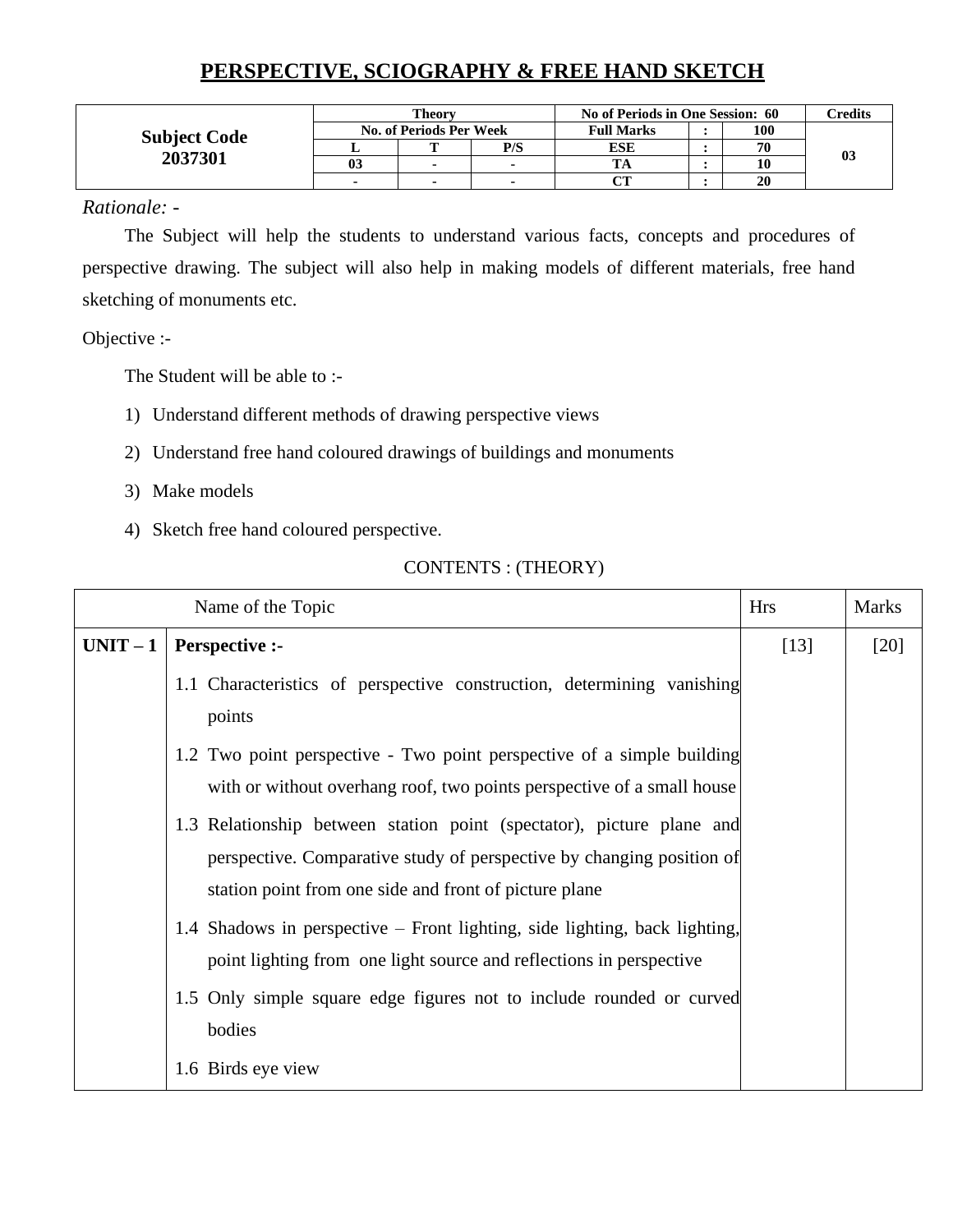| $UNIT-2$ | <b>Water Colour Washes:-</b>                                               | $[13]$ | $[20]$ |
|----------|----------------------------------------------------------------------------|--------|--------|
|          | $2.1$ Washes -                                                             |        |        |
|          | <b>Flat Wash</b><br>$\mathbf{i}$                                           |        |        |
|          | Graded washes Colour<br>$\rm ii)$                                          |        |        |
|          | iii) Graded Washes (Two Colour)                                            |        |        |
|          | iv) Grades Washes (Three Colour)                                           |        |        |
|          | Grades washes with a vertical shine in the center<br>V)                    |        |        |
|          | vi) Grades washes with diagonal shine                                      |        |        |
|          | vii) Glare wash                                                            |        |        |
|          | viii) Two glare washes – one over the other                                |        |        |
|          | 2.2<br>Skies – Three types                                                 |        |        |
|          | Architectural trees<br>2.3                                                 |        |        |
|          | 2.4<br>Simple building landscapes                                          |        |        |
| $UNIT-3$ | <b>Mural Design :-</b>                                                     | [06]   | $[10]$ |
|          | 3.1 Mural design and collage                                               |        |        |
| $UNIT-4$ | <b>Free Hand Sketching:-</b>                                               | $[10]$ | $[15]$ |
|          | 4.1 Free hand exercise of different types of lines (horizontal, vertical,  |        |        |
|          | diagonal grid)                                                             |        |        |
|          | 4.2 Free hand sketching of sets of figures and objects.                    |        |        |
|          | 4.3 Free hand sketching of human figures, trees, and vehicals etc.         |        |        |
|          | 4.4 Free hand sketching of small building with shade and shadow.           |        |        |
|          | 4.5 Free hand sketches of various scenes such as railway station, Parking, |        |        |
|          | bus stand, market place etc.                                               |        |        |
| $UNIT-5$ | <b>Human anthropometry :-</b>                                              | [08]   | [05]   |
|          | 5.1 Sketching of different posture of humans with standard Dimensions.     |        |        |
|          | 5.2 Sketch different furniture's                                           |        |        |
|          | Total -                                                                    | $[50]$ | $[70]$ |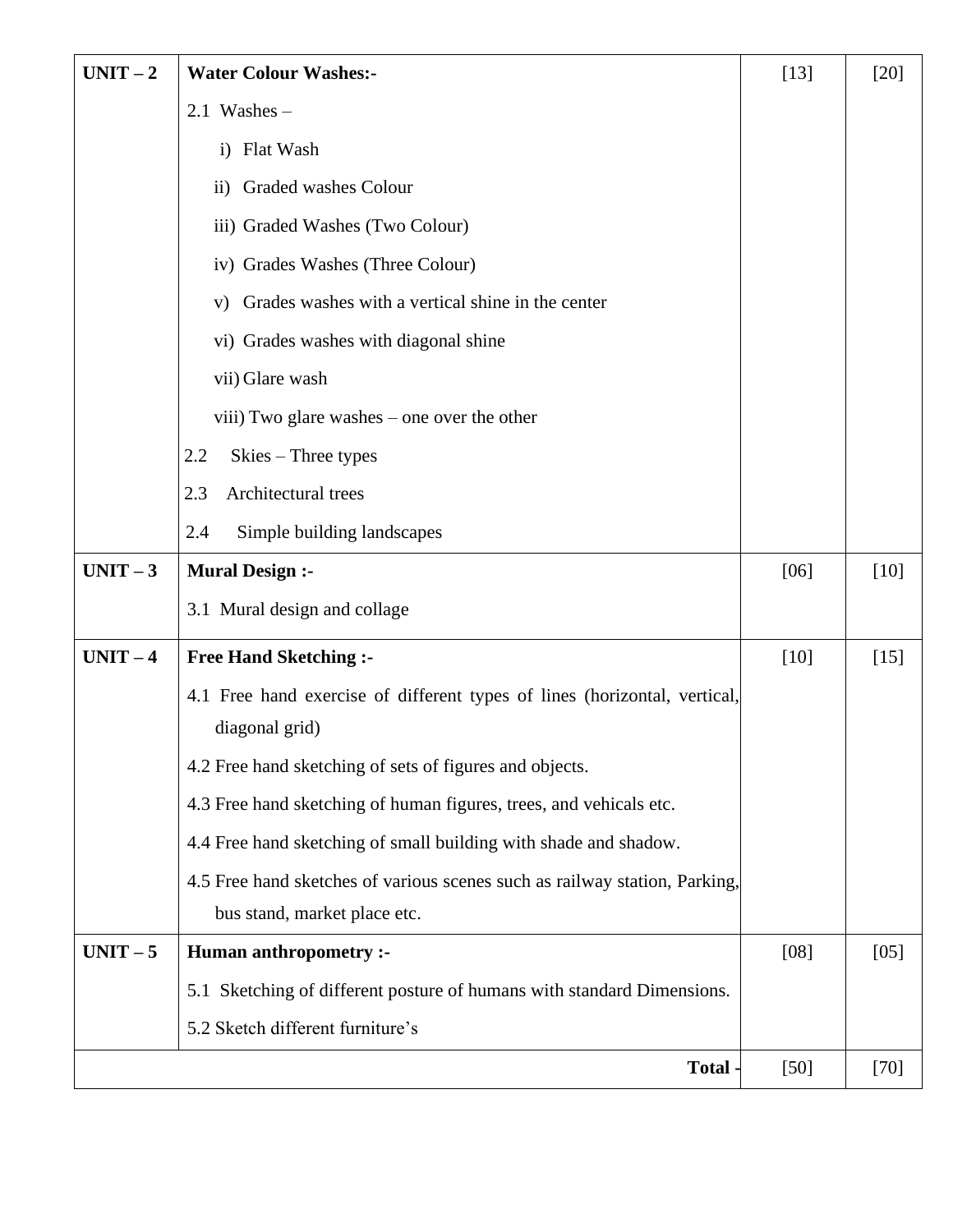### Books :-

| 1. | Philip J Lawson, Practical Perspective Drawing, Mc Graw Hill Book Corporation, London   |
|----|-----------------------------------------------------------------------------------------|
| 2. | W. Abbott, Theory and practice of perspectives, Balckie & sons Ltd. London              |
| 3. | Civil A Farey Architectural Drawing Perspective & rendering B.T. BAtsford Ltd. London   |
| 4. | James More head Hadnbook of Perspective drawing Elsever Press, Inc. Texas               |
| 5. | Robert W. Gill Rendering with pen and ink Thames & Hudson Ltd. London                   |
| 6. | Bernaud Atkines The water colour techniques of Architectural rendering Walter T. Foster |
| 7. | Shah, Kale, Patki Perspective Drawing Tata Mc Graw Hill Publication Ltd. Delhi          |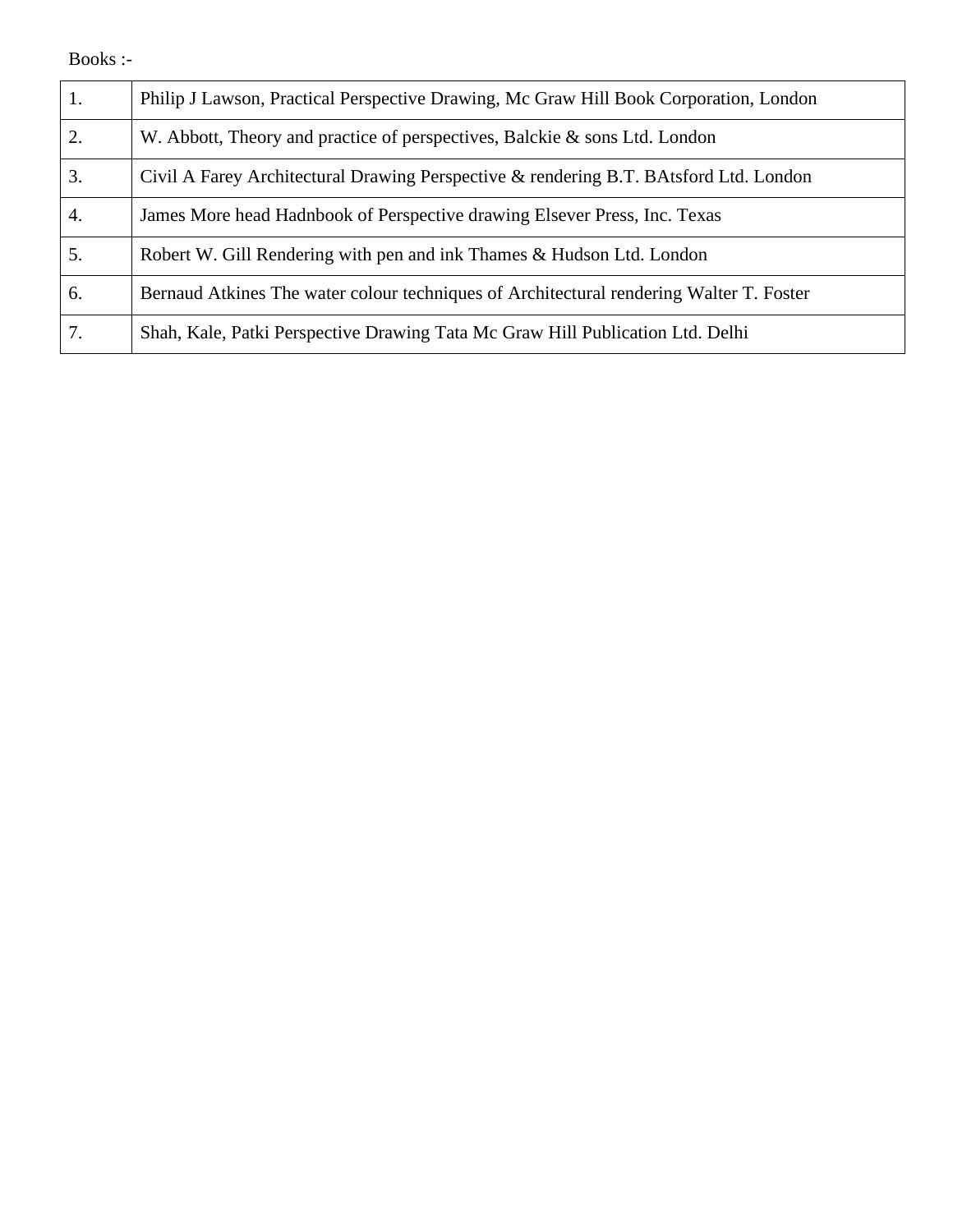# **BUILDING MATERIALS**

|                                |    | <b>Theory</b>                  |     | No of Periods in One Session : 60 | Credits |                |
|--------------------------------|----|--------------------------------|-----|-----------------------------------|---------|----------------|
|                                |    | <b>No. of Periods Per Week</b> |     | <b>Full Marks</b>                 | 100     |                |
| <b>Subject Code</b><br>2037302 |    | m                              | P/S | <b>ESE</b>                        | 70      | 0 <sup>3</sup> |
|                                | 03 |                                |     |                                   | 10      |                |
|                                |    |                                |     | $\alpha$ tt                       | 20      |                |

#### *Rationale: -*

This subject will help the students to make aware of the primary and modern building materials used in construction, their properties, types and common usage

Objective: -

The student will be able to: -

- 1) Understand different methods of drawing perspective views
- 2) Understand free hand-colored drawings of buildings and monuments
- 3) Make models
- 4) Sketch free hand colored perspective.

|          | Name of the Topic                                                          | <b>Hrs</b> | <b>Marks</b> |
|----------|----------------------------------------------------------------------------|------------|--------------|
| $UNIT-1$ | BRICK :- Composition, Sizes, Properties and Classification of bricks,      | [06]       | [07]         |
|          | Tests for bricks. Substitutes for bricks.                                  |            |              |
| $UNIT-2$ | STONES :- Classification of stones. Common bu9ilding stones used in        | [04]       | [05]         |
|          | India. Characteristics and use of stones.                                  |            |              |
| $UNIT-3$ | METALS :- Pig iron, cast iron, wrought iron $-$ types, properties, steel-  | [06]       | [06]         |
|          | properties, types, market form of steel and uses of steel in construction, |            |              |
|          | properties of mild steel and hard steel, defects in                        |            |              |
| $UNIT-4$ | TIMBER :- Qualities of timber for construction. Seasoning, Storage and     | [08]       | [10]         |
|          | Preservation of timber. Use of different types wood in various parts of    |            |              |
|          | building. Industrial timber. Veneers, plywood, fibreboard, etc.            |            |              |
|          | - SUSTAINABLE BUILDING MATERIALS - Bamboo / Local available                |            |              |
|          | materials.                                                                 |            |              |
| $UNIT-5$ | LIME :- Classification of lime. Fat and hydraulic lime $-$ properties and  | [06]       | [06]         |
|          | use. CEMENT : Composition of ordinary cement. Function of cement           |            |              |
|          | cement mortar. Different grades of mortar, their compositions $\&$         |            |              |
|          | properties.                                                                |            |              |
| $UNIT-6$ | SAND :- Sources of Sand, Classification, Test of Sand. Grades of sand      | [08]       | [10]         |
|          | and their uses                                                             |            |              |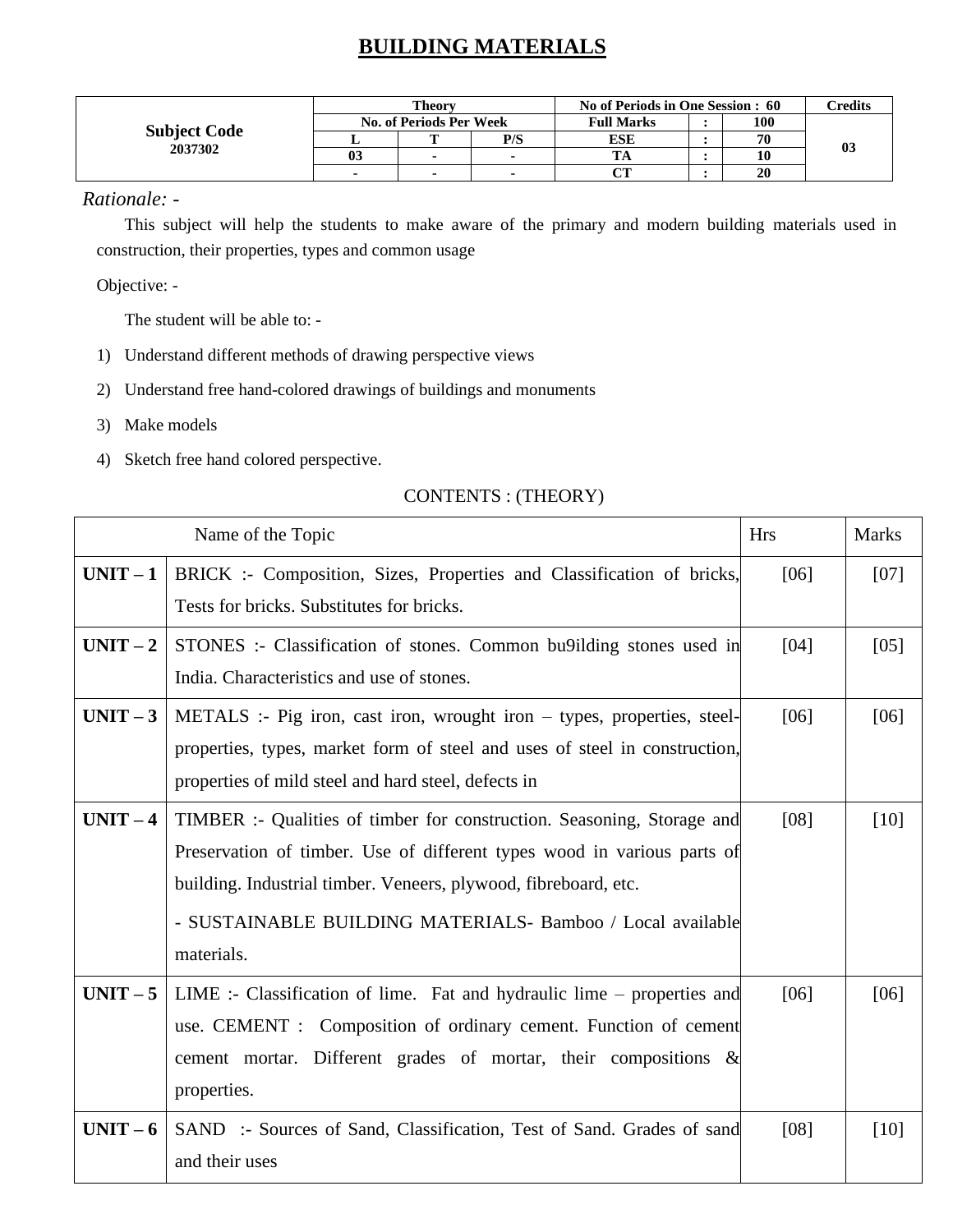|          | MORTAR : Types of mortar – lime mortar, mud mortar, lime surkhi<br>mortar, cement mortar. Different grades of mortar, Preparation of cement<br>mortar. Use and selection of mortar for different construction work.                         |        |        |
|----------|---------------------------------------------------------------------------------------------------------------------------------------------------------------------------------------------------------------------------------------------|--------|--------|
| $UNIT-7$ | CONCRETE :- Compositions and grades of concrete. Various steps in<br>concrete construction – batching, mixing, transporting, compacting, curing,<br>shuttering, jointing. Tests and quality control of concrete. Design Mix of<br>concrete. | $[10]$ | $[10]$ |
| $UNIT-8$ | Polymer's Plastic properties of plastic, Types and use of Plastics in<br>building construction.<br>Miscellaneous materials–Glass, Fibre glass, cork, linoleum, Gypsum,<br>ceramic products.                                                 | [08]   | [10]   |
| $UNIT-9$ | NON-FERROUS METAL :- Aluminium, copper and important alloys like<br>brass, bronze etc-brief description of uses, corrosion or both ferrous and<br>non-ferrous metals, types and preventive measures.                                        | [04]   | [06]   |
|          | Total-                                                                                                                                                                                                                                      | [60]   | $[70]$ |

### **Books :**

| B. C. Punmia – Building Materials and Construction.   |
|-------------------------------------------------------|
| Bindra & Arora – Building Materials and Construction. |
| S. C. Rangwaala – Building Materials                  |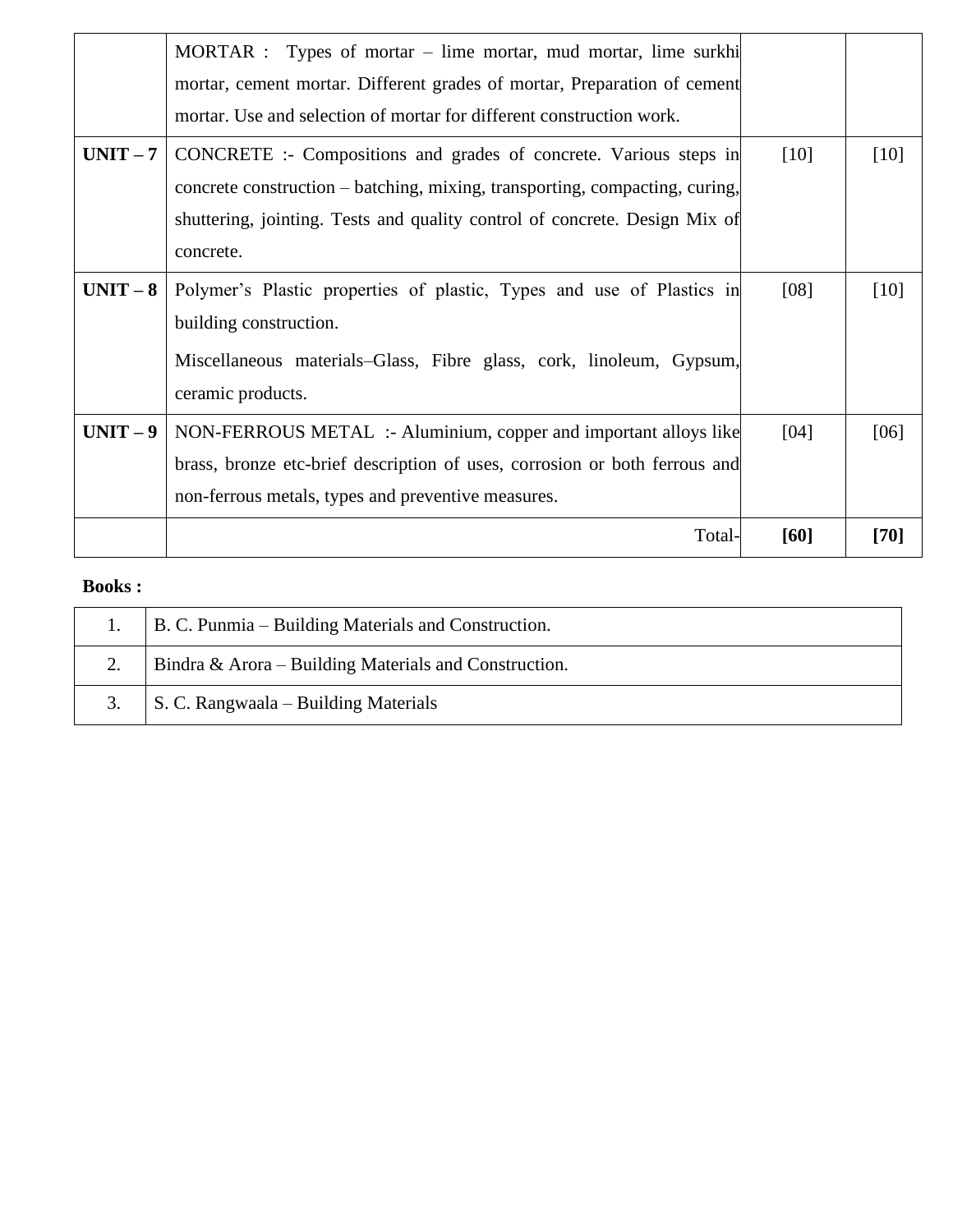|                     |    | Theory                         |     | No of Periods in One Session : 60 | Credits |    |
|---------------------|----|--------------------------------|-----|-----------------------------------|---------|----|
|                     |    | <b>No. of Periods Per Week</b> |     | <b>Full Marks</b>                 | 100     |    |
| <b>Subject Code</b> |    | m                              | P/S | ESE                               | 70      | 03 |
| 2037303             | U5 |                                |     |                                   |         |    |
|                     |    | $\blacksquare$                 |     | $\alpha$ tt<br>U 1                | 20      |    |

# **ARCHITECTURAL DESIGN & DRAWING-I**

#### *RATIONALE: -*

Freehand sketching, colouring and rendering like sketching, shades and shadows, lettering and printing forms important components of Architecture discipline. Graphic presentation forms a core subject for preparing perspective drawings, scale drawings, three dimensional views, furniture drawings and layouts. Therefore, this course aims at equipping the students with the skills of graphic presentation and other above mentioned areas. Teachers are expected to lay considerable stress on practical work so that students attain sufficient skills in sketching, lettering and printing and desired competencies for preparing good quality perspectives of interior and exterior of buildings in different media.

Teachers are also expected to stress upon appropriate line work, properties, dimensioning lettering and printing. Diploma holders in Architectural Assistantship find employment with private architects and also majority of them go for Self-employment. Therefore, they are required to develop aptitude / skills to design residential, commercial and other public buildings.

Teachers while imparting instruction / giving assignments to students are expecting to teach various elements of design like form function, balance, light of shadow, shape plane, volume, line, rhythm, proportions, textures and other such related elements. Teachers are also expected to show various types of designs of small building to develop and appreciation for this subject.

Teachers should also motivate students to maintain sketch book / portfolio of all the assignments given to the students.

|          | Name of the Topic                                               | <b>Hrs</b> | <b>Marks</b> |
|----------|-----------------------------------------------------------------|------------|--------------|
| $UNIT-1$ | <b>Drawing Techniques :-</b>                                    | [06]       | [07]         |
|          | 1.1 Use of Architectural Instruments                            |            |              |
|          | 1.2 Use of Pencil $-$ tones $-$ texture                         |            |              |
|          | Use of Colour – tones - texture<br>1.3                          |            |              |
| $UNIT-2$ | Composition of $2D \& 3D$ :-                                    | $[12]$     | $[15]$       |
|          | Composition of 2D surfaces in tone, colours and textures<br>2.1 |            |              |
|          | 2.2 Principles of design                                        |            |              |
|          | 2.3 Elements of design                                          |            |              |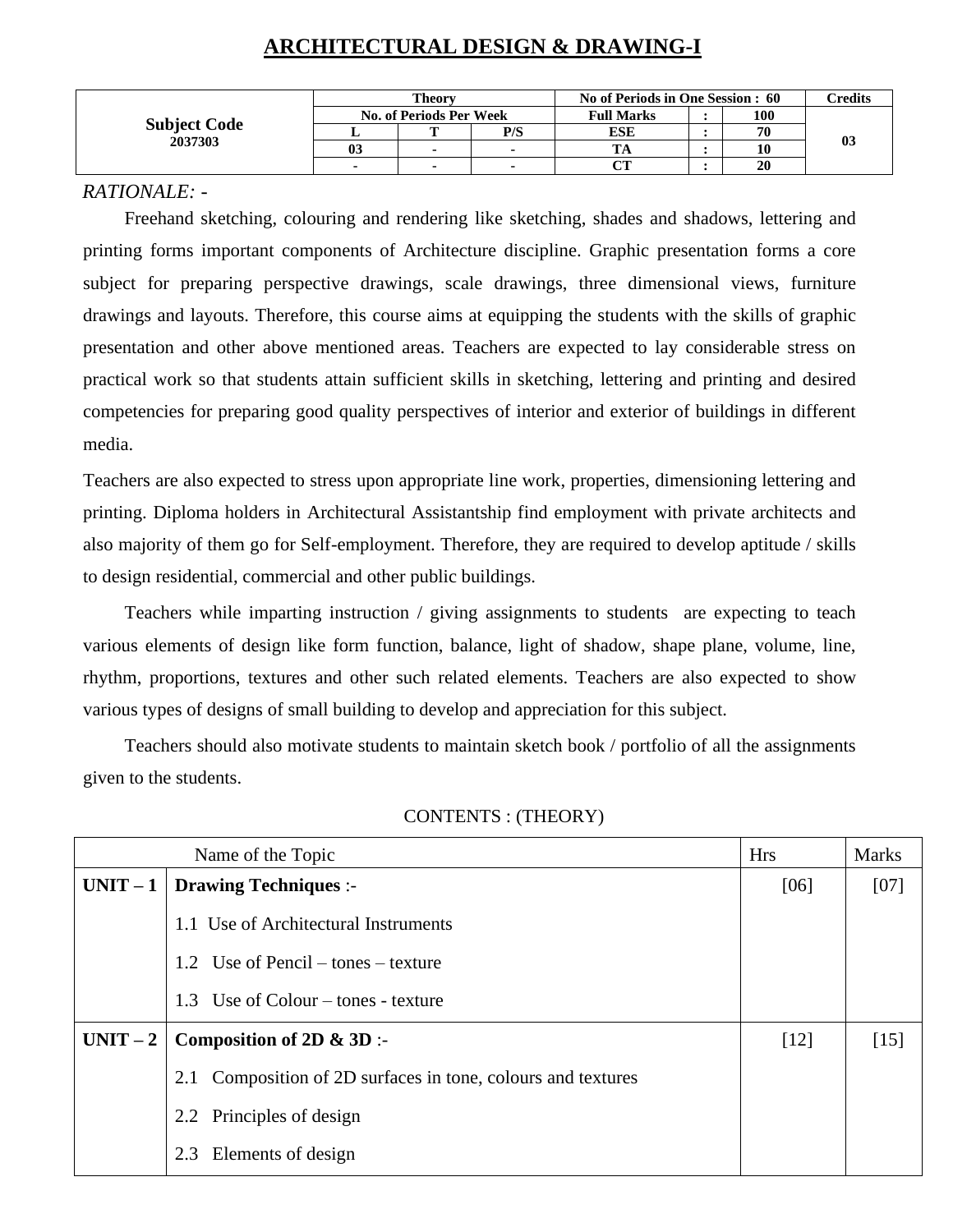|          | 2.4<br>Composition of 3D surfaces                                                                                                                                           |      |        |
|----------|-----------------------------------------------------------------------------------------------------------------------------------------------------------------------------|------|--------|
|          | Problems based on principles & elements of Architecture<br>2.5                                                                                                              |      |        |
| $UNIT-3$ | <b>Proportion of Components of Human Body:-</b>                                                                                                                             | [06] | $[07]$ |
|          | The proportions of the different components of the human body; Examples                                                                                                     |      |        |
|          | from Le Corbusier Modular Man, Vaastu Pursha Mandala                                                                                                                        |      |        |
| $UNIT-4$ | <b>Human Activities :-</b>                                                                                                                                                  | [06] | [07]   |
|          | Requirement of space (2-D, 3-D) for various human activities (Single and<br>multiple uses of spaces such as queues etc.                                                     |      |        |
| $UNIT-5$ | <b>Furniture Standards:-</b>                                                                                                                                                | [06] | [07]   |
|          | Furniture standards (sizes of domestic and public furniture); Toilet and<br>Kitchen equipment - sizes and standards; Doors and windows - sizes,<br>standards and locations. |      |        |
| $UNIT-6$ | Vehicles :-                                                                                                                                                                 | [04] | [04]   |
|          | Vehicles in motion, parking along with turning radii for two-wheelers,<br>cars, buses, vans etc. Standard road width.                                                       |      |        |
| $UNIT-7$ | <b>Furniture:-</b>                                                                                                                                                          | [06] | [07]   |
|          | Standards for drinking fountains, waiting queues at bus stops, garden seats,<br>waste bins, telephone booths, street lights, foot paths, public walkways,<br>railing etc.   |      |        |
| $UNIT-8$ | Graphic Representation of plant material (ground cover, foliage, shrubs,<br>trees) human figures and vehicles.                                                              | [04] | [04]   |
| $UNIT-9$ | Development of architectural drawing from given sketch design of building<br>involving two or more floors and split levels.                                                 | [04] | [04]   |
|          | Total-                                                                                                                                                                      | [60] | [70]   |

### RECOMMENDED BOOKS :-

|    | Time Saver Standards for Building Types by Josaeph De Chiara and John Callendera |  |
|----|----------------------------------------------------------------------------------|--|
| 2. | <b>Architects Data by Neufert</b>                                                |  |
| 3. | Space, Time and Order by DK Ching                                                |  |
| 4. | Time Sever Standards for Building Types by Joseph De Chiara and John Callendera  |  |
|    | <b>Architects Data by Neufert</b>                                                |  |
| 6. | Space, Time and Order by DK Ching                                                |  |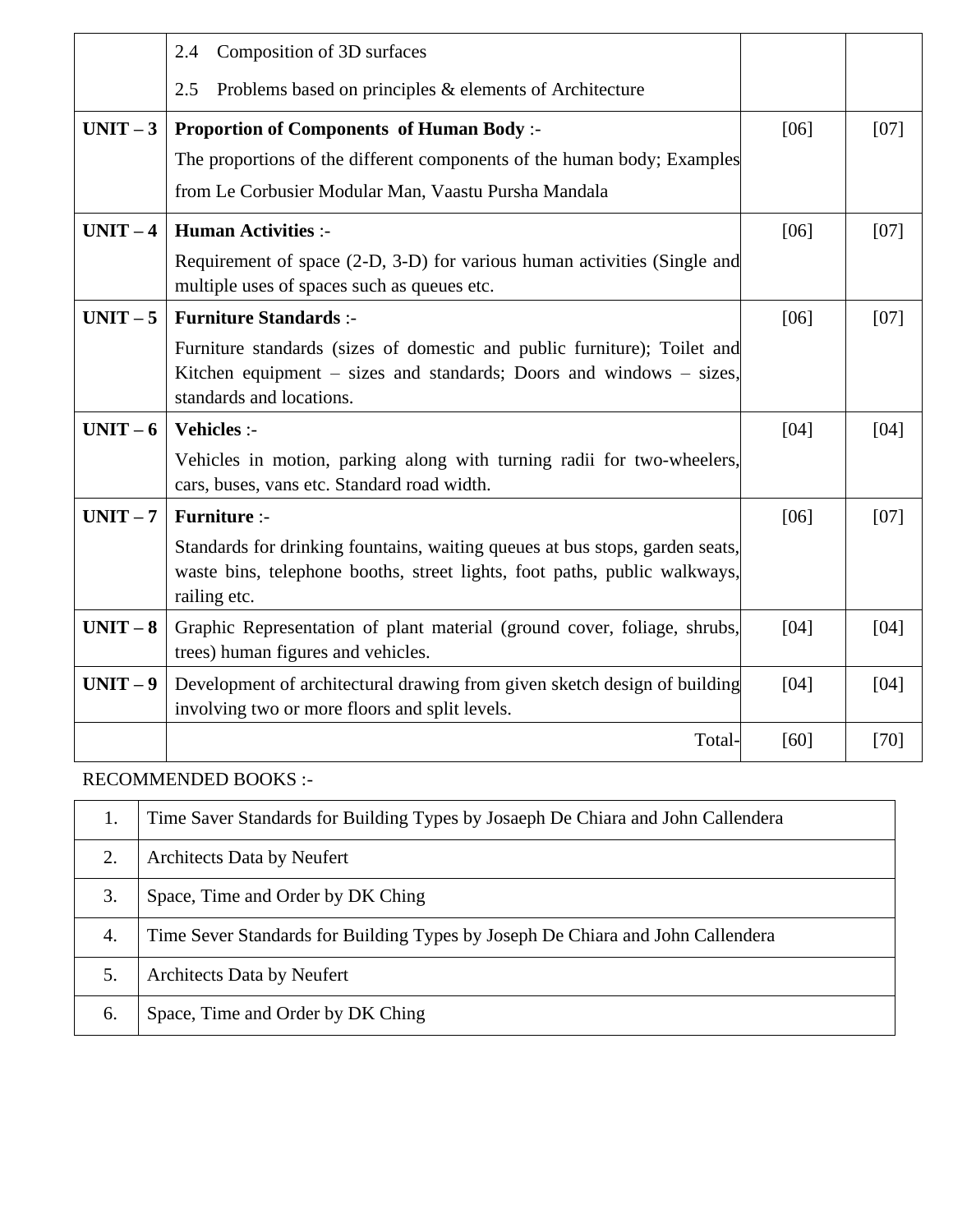# **COMPUTER APPLICATION IN ARCHITECTURE**

|                     | Theory |                                |                | No of Periods in One Session : 60 |  |     | Credits |
|---------------------|--------|--------------------------------|----------------|-----------------------------------|--|-----|---------|
|                     |        | <b>No. of Periods Per Week</b> |                | <b>Full Marks</b>                 |  | 100 |         |
| <b>Subject Code</b> |        |                                | P/S            | ESE                               |  | 70  |         |
| 2037304             | 03     | $\blacksquare$                 | $\blacksquare$ |                                   |  | 10  | -03     |
|                     |        | $\blacksquare$                 | $\blacksquare$ | <b>OUT</b>                        |  | 20  |         |

### *RATIONALE: -*

In the present times an architectural assistant should be capable of drafting drawings on the computer as most of the architects lay greater stress on computerized drawings for their ease of drafting, editing, managing and presentation. At the end of the course the students should be able to make 2-D & 3-D architectural drawings for presentation and construction purposes. The student should get familiar with the latest Auto CAD software Note: Relevant theory may be taught along with practical exercises as sessional records in each topic.

|          | Name of the Topic                                                      | <b>Hrs</b> | <b>Marks</b> |
|----------|------------------------------------------------------------------------|------------|--------------|
| $UNIT-1$ | Introduction to 2-D CAD / 3-D Basic :-                                 | $[08]$     | [09]         |
|          | • Input Devices                                                        |            |              |
|          | • Auto CAD basic introduction & Starting Auto CAD                      |            |              |
|          | <b>Sketch UP Basic introduction 3D</b><br>$\bullet$                    |            |              |
|          | • Graphics $&$ Inside the drawing editor                               |            |              |
|          | • Commands in the menus (Tool bars)                                    |            |              |
|          | • Accessing Commands                                                   |            |              |
|          | • Entity Selection                                                     |            |              |
|          | • Entering Coordinates                                                 |            |              |
|          | • Folders for organizing drawings and files                            |            |              |
| $UNIT-2$ | Introduction to 3-D basic software Sketch UP :-                        | $[14]$     | $[17]$       |
|          | Toolbars & Camera controls - Pan, Zoom & orbit<br>$\bullet$            |            |              |
|          | • Basic tools – Rectangle, Circle, Select pencil, push / pull, groups, |            |              |
|          | Components, Move, Rotate, Copy, Paint bucket, Offset, Array &          |            |              |
|          | Polar array                                                            |            |              |
|          | • Modelling practice – Walls + floor, Windows & Doors etc.             |            |              |
|          | Warehouse<br>$\bullet$                                                 |            |              |
|          | <b>Structures phase</b><br>$\bullet$                                   |            |              |
|          | <b>Section Basic Render and print settings</b><br>$\bullet$            |            |              |
|          | • Shadows, views, V-ray plugin                                         |            |              |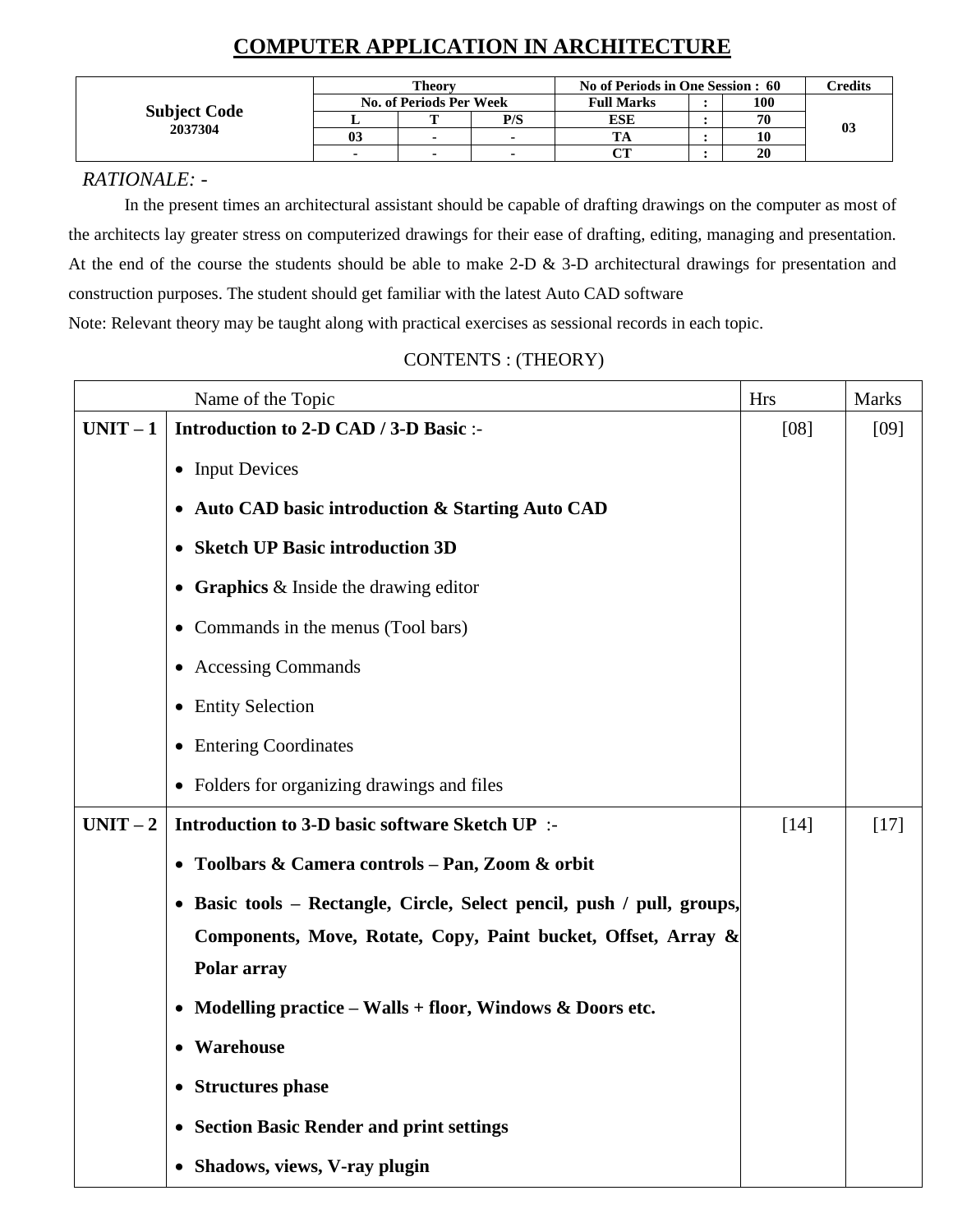| $UNIT-3$ | <b>Drawing Commands in Auto CAD :-</b> | $[08]$ | $[09]$ |
|----------|----------------------------------------|--------|--------|
|          | • Line                                 |        |        |
|          | • Poly line / Double line.             |        |        |
|          | Circle & Arc<br>$\bullet$              |        |        |
|          | Ellipse<br>$\bullet$                   |        |        |
|          | Polygon & SP line<br>$\bullet$         |        |        |
|          | Rectangle<br>$\bullet$                 |        |        |
|          | Dimension style & Option<br>$\bullet$  |        |        |
|          | • Drafting settings                    |        |        |
|          | • Group & Ungroup                      |        |        |
|          | Hatch<br>$\bullet$                     |        |        |
|          | Donuts<br>$\bullet$                    |        |        |
| $UNIT-4$ | Viewing an Existing Drawing :-         | $[08]$ | $[09]$ |
|          | $\bullet$ Zoom                         |        |        |
|          | $\bullet$ Pan                          |        |        |
|          | • Redraw and Regen all                 |        |        |
|          | • Regen Auto                           |        |        |
|          | • View, Lwdisplay, & Insert block      |        |        |
| $UNIT-5$ | Modifying an Existing Drawing :-       | $[14]$ | $[17]$ |
|          | • Undo Redo / Oops                     |        |        |
|          | Trim & Extend<br>$\bullet$             |        |        |
|          | Move & Table<br>$\bullet$              |        |        |
|          | Offset & Point<br>$\bullet$            |        |        |
|          | • Rotate & Ortho mode                  |        |        |
|          | • Array & Centre mark                  |        |        |
|          | Stretch<br>$\bullet$                   |        |        |
|          | • Divide                               |        |        |
|          | Champher<br>$\bullet$                  |        |        |
|          | Erase<br>$\bullet$                     |        |        |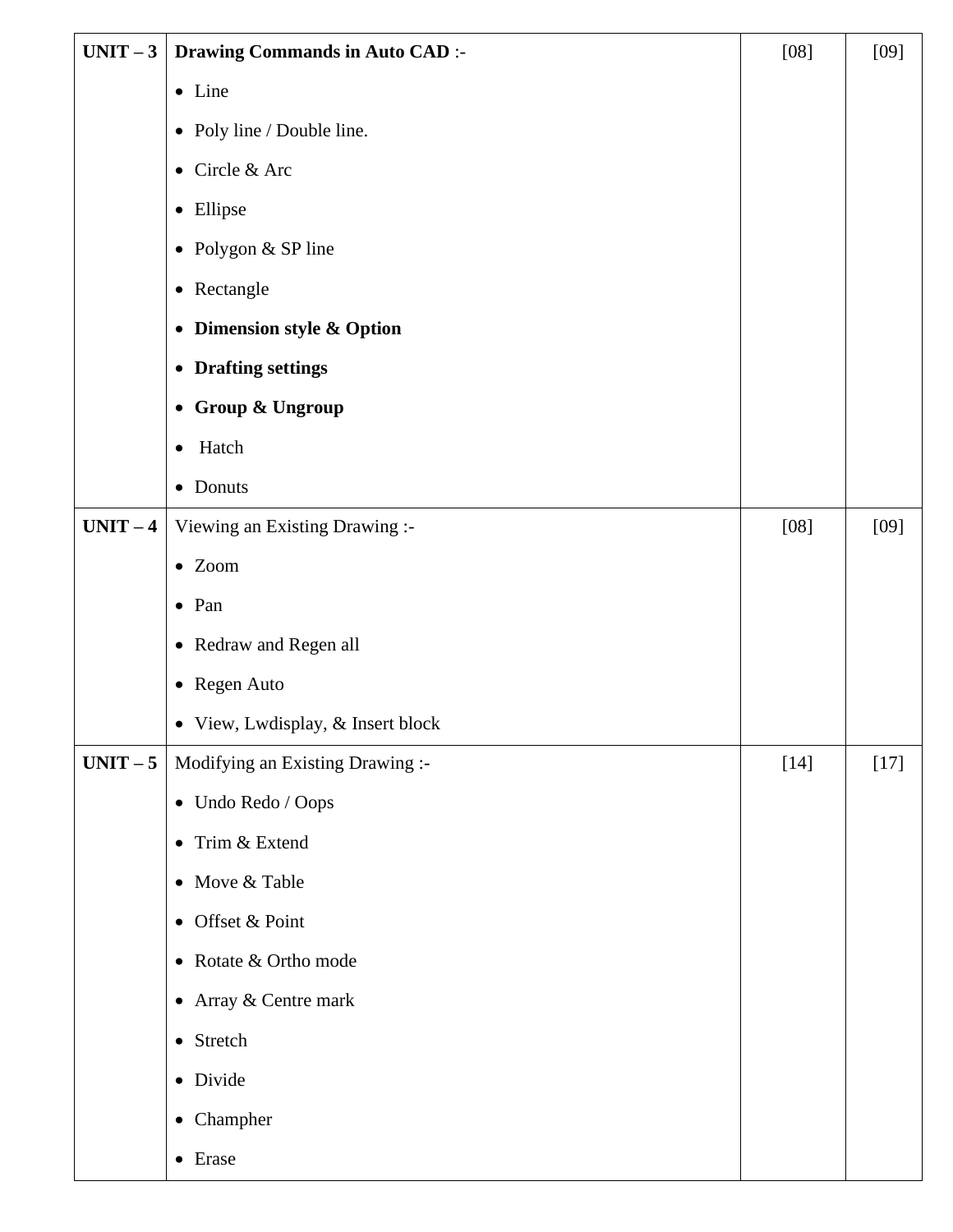|          | • Dimension & Mtext            |        |        |
|----------|--------------------------------|--------|--------|
|          | • Copy, Multiple Copy          |        |        |
|          | • Mirror (Mirror test)         |        |        |
|          | • Change (Change properties)   |        |        |
|          | • Plot, Save & Save as,        |        |        |
|          | • Explode                      |        |        |
|          | $\bullet$ Block                |        |        |
|          | • Scale & Multileader          |        |        |
|          | • Fillet                       |        |        |
| $UNIT-6$ | Making and Inserting Blocks :- | $[08]$ | $[09]$ |
|          | <b>Blocks</b><br>$\bullet$     |        |        |
|          | Insert block<br>$\bullet$      |        |        |
|          | • Tool palettes                |        |        |
|          | • Using library for blocks     |        |        |
|          | $\bullet\,$ W-block            |        |        |
|          | $\bullet$ X-ref                |        |        |
|          | $\bullet$ Explode              |        |        |
|          | <b>Total-</b>                  | $[60]$ | $[70]$ |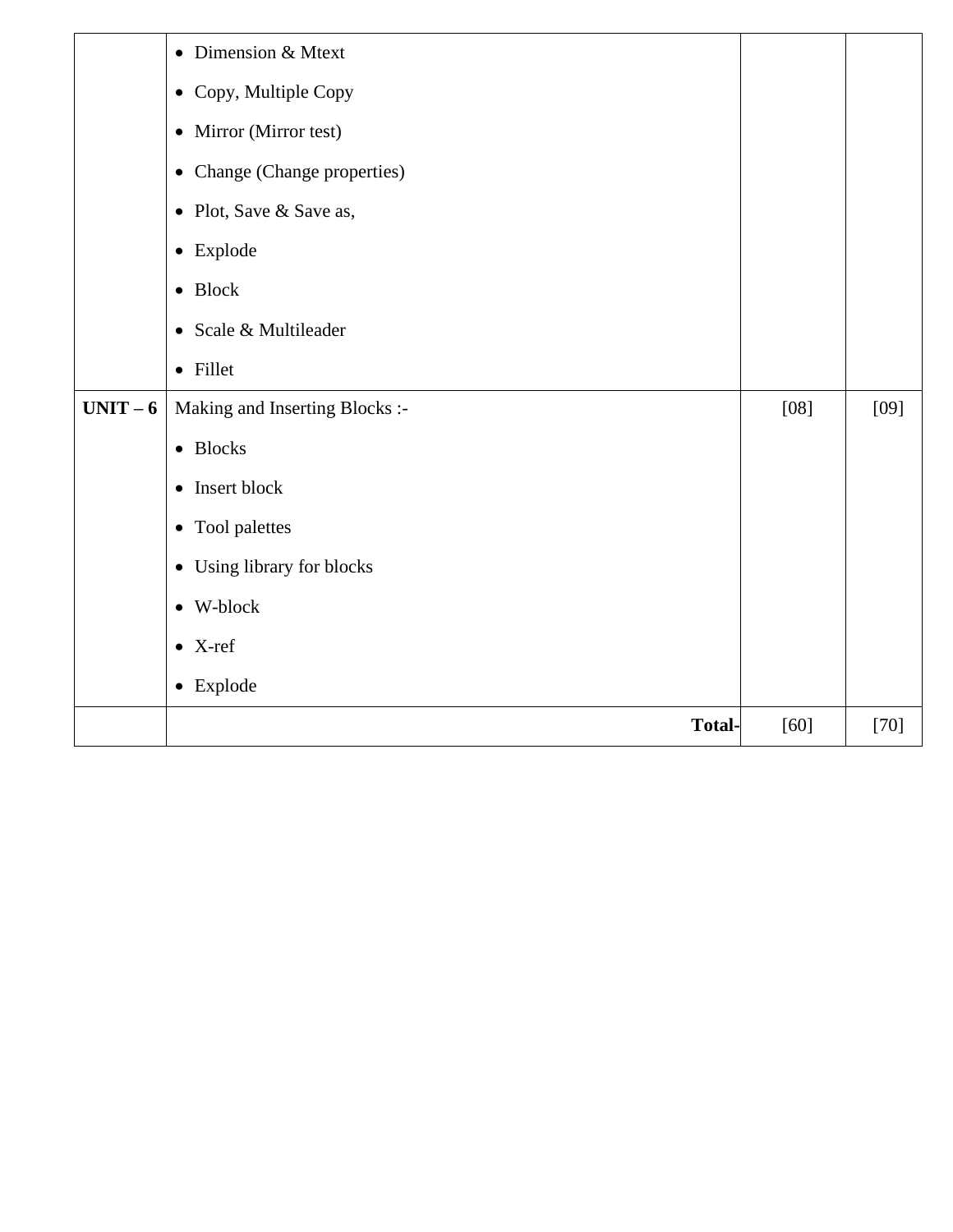# **CLIMATOLOGY**

|                     | <b>Theory</b>                  |   |     | No of Periods in One Session: 60 |  |     | <b>Credits</b> |
|---------------------|--------------------------------|---|-----|----------------------------------|--|-----|----------------|
| <b>Subject Code</b> | <b>No. of Periods Per Week</b> |   |     | <b>Full Marks</b>                |  | 100 |                |
|                     |                                |   | P/S | ESE                              |  | 70  |                |
| 2037305             | UJ                             | - | -   |                                  |  | 10  | 03             |
|                     |                                |   |     | $\alpha$                         |  | 20  |                |

# *RATIONALE: -*

Understanding of the basic principles of climatology and environment are very important for diploma holders in Architectural Assistantship. The knowledge of this subject will be very useful in the design of buildings.

Teachers are expected to impart instructions of the above course keeping in view the effect of above course in the design of buildings.

| Name of the Topic |                                                                                   | <b>Hrs</b> | <b>Marks</b> |
|-------------------|-----------------------------------------------------------------------------------|------------|--------------|
| $UNIT-1$          | <b>Earth and Global Climate :-</b>                                                | $[12]$     | $[14]$       |
|                   | • Introduction to climatology                                                     |            |              |
|                   | Elements of climate (Wind, temp, humidity, precipitation, pressure).<br>$\bullet$ |            |              |
|                   | Different climate zones & Classification of tropical climate                      |            |              |
| $UNIT-2$          | <b>Relationship of Climate and Comfort :-</b>                                     | $[10]$     | $[12]$       |
|                   | • Micro-Macro climatic effects.                                                   |            |              |
|                   | Concept of comfort zone and bio climatic chart.<br>$\bullet$                      |            |              |
|                   | Relation of climatic elements to comfort                                          |            |              |
| $UNIT-3$          | Sun & Building Design :-                                                          | $[14]$     | $[16]$       |
|                   | <b>Orientation</b> for Sun                                                        |            |              |
|                   | Sun Chart (sun-path diagram)<br>$\bullet$                                         |            |              |
|                   | • Design of louvers (horizontal & Vertical)                                       |            |              |
|                   | Natural lighting / Day lighting<br>$\bullet$                                      |            |              |
|                   | • Introduction and objectives of solar passive design and thermal comfort.        |            |              |
| $UNIT-4$          | Wind & Building Design :-                                                         | $[14]$     | $[16]$       |
|                   | Orientation for Wind & Wind scaping of building.<br>$\bullet$                     |            |              |
|                   | • Ventilation Technique                                                           |            |              |
|                   | Stack effect and thermally induced air current<br>$\bullet$                       |            |              |
|                   | <b>Passive Solar Cooling</b><br>$\bullet$                                         |            |              |
|                   | Air movement around the building                                                  |            |              |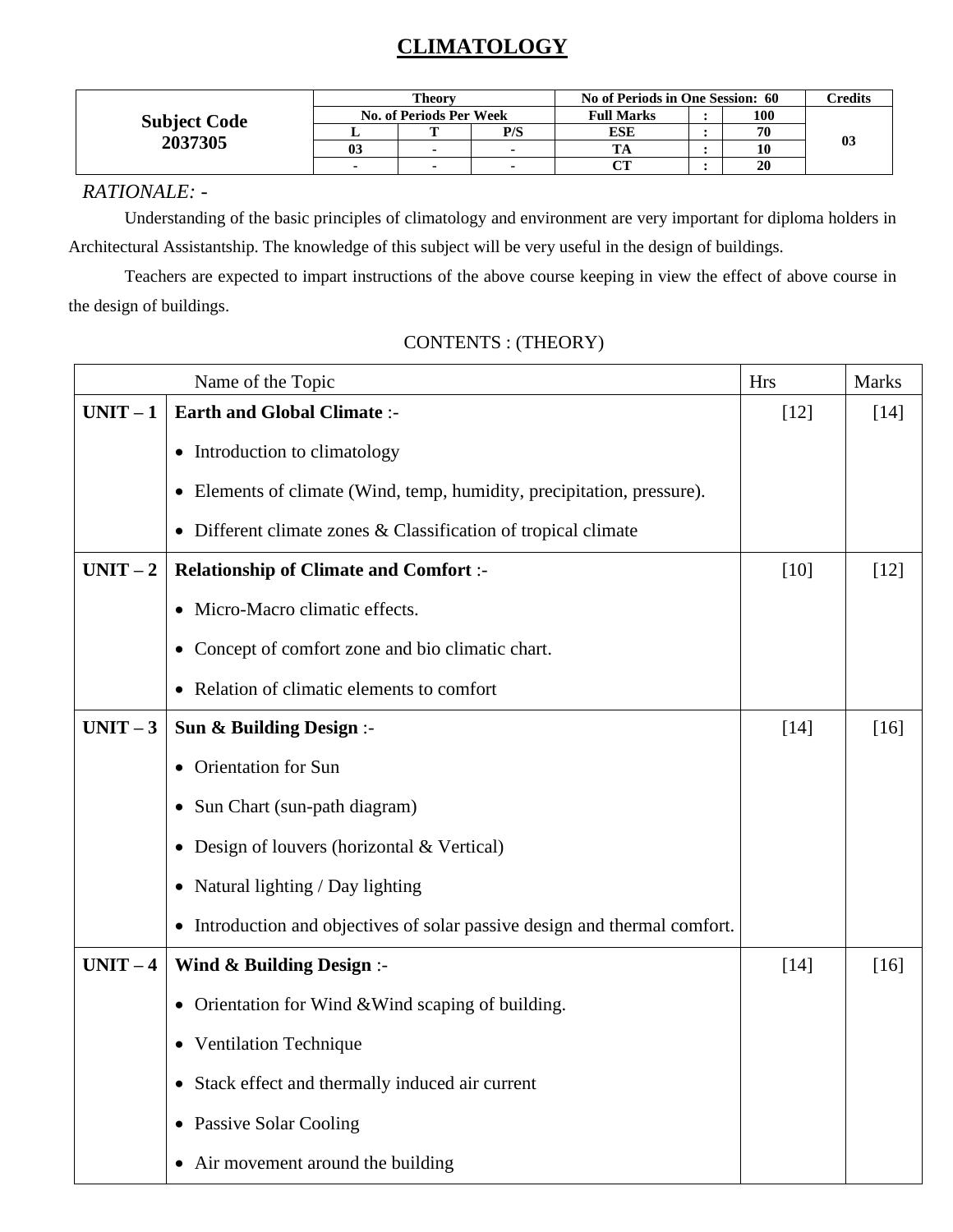| $UNIT-5$ | <b>Architectural Application :-</b>                                                     | $[10]$ | [12] |
|----------|-----------------------------------------------------------------------------------------|--------|------|
|          | • Building orientation & Placement, According to Sun & Wind direction<br>consideration. |        |      |
|          | <b>Effect of Landscaping</b><br>$\bullet$                                               |        |      |
|          | • Site selection and site planning                                                      |        |      |
|          | <b>Total-</b>                                                                           | [60]   | 701  |

# REFERENCE BOOKS :-

|    | Tropical Architecture by CP Kukreja.                      |
|----|-----------------------------------------------------------|
|    | Environmental Engg. And Management by Suresh K. Dhameeja. |
|    | Ecology by E.P. Odem.                                     |
| 4. | Design with climate by Arvind Krishan and others.         |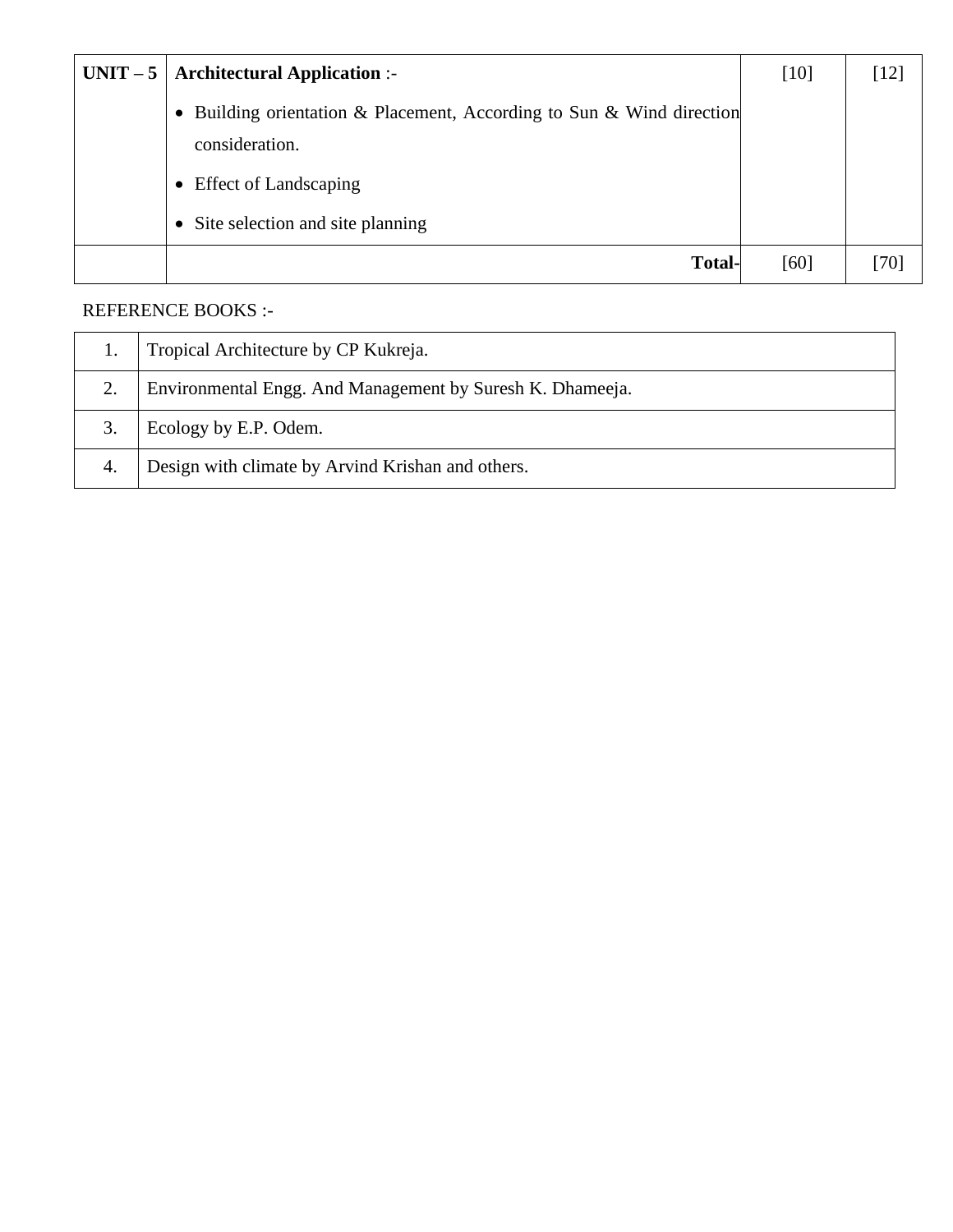# **FREE HAND SKETCHING LAB**

| <b>Subject Code</b> | <b>Practical</b> |                                |     | No of Periods in One Session : 50 | Credits |  |
|---------------------|------------------|--------------------------------|-----|-----------------------------------|---------|--|
|                     |                  | <b>No. of Periods Per Week</b> |     | <b>Full Marks</b>                 | 100     |  |
|                     |                  | m                              | P/S | ESE                               | 100     |  |
| 2037306             |                  |                                | 06  | <b>Internal</b>                   | 30      |  |
|                     |                  |                                |     | <b>External</b>                   | 70      |  |

*RATIONALE: -*

### CONTENTS : (PRACTICAL)

|          | List of Experiment                                                  | <b>Hrs</b> | <b>Marks</b>      |
|----------|---------------------------------------------------------------------|------------|-------------------|
| $UNIT-1$ | Introduction of Free hand Sketching of Monuments and buildings in   | $[10]$     | $\lceil$ $\rceil$ |
|          | different techniques and medium                                     |            |                   |
| $UNIT-2$ | India Gate, Red Fort, Taj Mahal & Kailash Temple Any one historical | $[10]$     |                   |
|          | monument.                                                           |            |                   |
| $UNIT-3$ | Scribble                                                            | $[10]$     | $\Box$            |
| $UNIT-4$ | Doodle                                                              | [05]       | $\lceil$ $\rceil$ |
| $UNIT-5$ | Toran (Gateway)                                                     | [05]       | $\lceil \rceil$   |
| $UNIT-6$ | Architectural Elements & Conceptual Views                           | $[10]$     | $\lceil \rceil$   |
|          | Total-                                                              | [50]       |                   |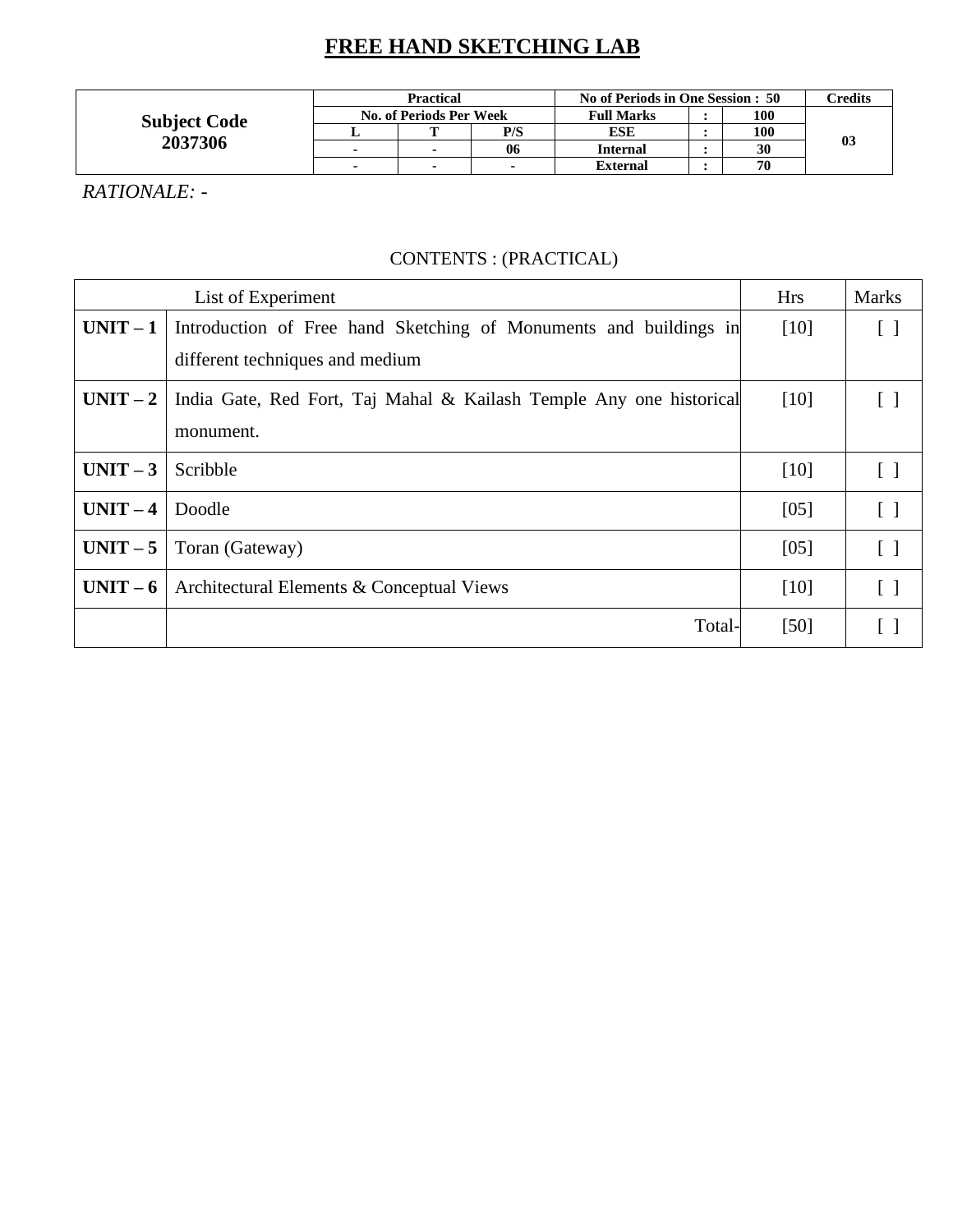# **COMPUTER APPLICATION IN ARCHITECTURE LAB.**

| <b>Subject Code</b><br>2037307 | <b>Practical</b> |                                |                          | No of Period in one session: 50 |    |    | C <b>redits</b> |
|--------------------------------|------------------|--------------------------------|--------------------------|---------------------------------|----|----|-----------------|
|                                |                  | <b>No. of Periods Per Week</b> | <b>Full Marks</b>        |                                 | 50 |    |                 |
|                                |                  |                                | P/S                      | <b>ESE</b>                      |    | 50 |                 |
|                                |                  |                                | 06                       | <b>Internal</b>                 |    |    | 03              |
|                                | -                |                                | $\overline{\phantom{a}}$ | <b>External</b>                 |    | IJ |                 |

#### RATIONALE

In the present times an architectural assistant should be capable of drafting drawings on the computer as most of the architects lay greater stress on computerized drawings for their ease of drafting, editing, managing and presentation. At the end of the course the students should be able to make 2-D architectural drawings for presentation and construction purposes. The student should get familiar with the latest Auto CAD software

### **Contents: Practical**

|         | List of Experiment: -                                                                                                                             | Hrs/week | Marks |
|---------|---------------------------------------------------------------------------------------------------------------------------------------------------|----------|-------|
| Unit-1  | Introduction to 2-D CAD<br>Exercise: Creating folders and sub folders                                                                             | 8        | 8     |
| Unit-2  | Creating and saving a new Drawing<br>Exercise: Setting up a new drawing with units, limits etc.                                                   | 7        |       |
| Unit -3 | Drawing Commands<br>Exercise: Making a composition of different geometrical shapes<br>using various drawing commands                              | 10       | 10    |
| Unit-4  | Viewing an Existing Drawing<br>Exercise: Viewing, zooming of existing drawing made in section 3.                                                  | 10       | 10    |
| Unit -5 | Modifying an Existing Drawing<br>Exercise: a) Modifying composition made in Section 3<br>b) Making plan, elevation and section of simple building | 8        | 8     |
| Unit -6 | Making and Inserting Blocks<br>Exercise Inserting furniture, fixtures, trees etc. in the plans, sections<br>and elevations made in section 5.     | 7        |       |
|         | Total                                                                                                                                             | 50       | 50    |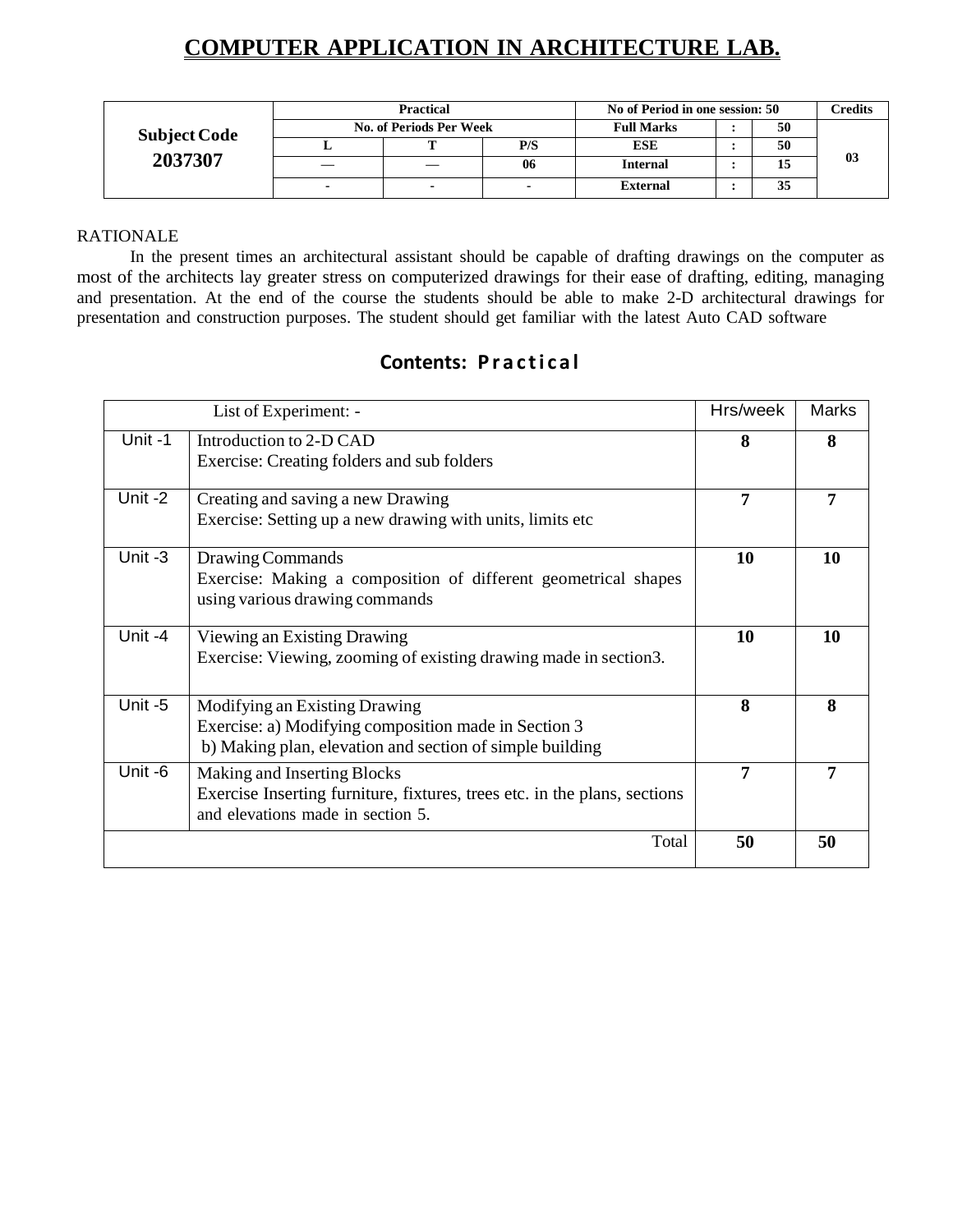# **ARCHITECTURAL DESIGN & DRAWING-I - TW**

|                     |                         | <b>Term Work</b> |     | No of Period in one session: 60 |  |    | Credits |
|---------------------|-------------------------|------------------|-----|---------------------------------|--|----|---------|
| <b>Subject Code</b> | No. of Periods Per Week |                  |     | <b>Full Marks</b>               |  |    |         |
| 2037308             | ≖                       |                  | P/S | <b>Internal</b>                 |  | 43 | 02      |
|                     |                         |                  | 04  | <b>External</b>                 |  | 34 |         |

#### **RATIONALE**

Architectural Designs drawing is basic of architecture. It prepares the students to become a good architectural assistant. It helps in learning further aspects of architectural drawings. Also, this subject will help the students to understands and attain basic skills of Architectural Drawing in order to graphically represent what they learn in other subjects.

Objectives:

The students will be able to:

- 1) Understand drafting skills and techniques
- 2) Develop the given sketch design in to final drawing
- 3) Develop bubble diagram in to final drawings
- 4) Prepare various types of 2 Dimensional drawings in CAD
- 5) Design simple buildings as per requirements

#### **DETAILED CONTENTS**

**Note:** a) All dimensions in all segments to be related to human figures.

- b) Dimensions should be resolved from actual measurements.
- c) Minimum of 10 sheets should be made in the semester

#### **CONTENTS:TERM WORK**

|                      | List of Term Work                                                    | Hrs/week       | <b>Marks</b> |
|----------------------|----------------------------------------------------------------------|----------------|--------------|
| Unit -1              | <b>Drawing Techniques</b>                                            | 08             | 09           |
|                      | 1.4 Use of Architectural Instruments                                 |                |              |
|                      | 1.5 Use of Pencil – tones – texture                                  |                |              |
|                      | 1.6 Use of $Color - tones - texture$                                 |                |              |
| Unit -2              | Composition of 2D & 3D                                               | 07             | 09           |
|                      | 2.1 Composition of 2D surfaces in tone, colors and textures          |                |              |
|                      | 2.2 Principles of design                                             |                |              |
|                      | 2.3 Elements of design                                               |                |              |
|                      | 2.4 Composition of 3D surfaces                                       |                |              |
|                      | 2.5 Problems based on principles & elements of Architecture          |                |              |
| $\overline{Unit}$ -3 | <b>Proportion of Components of Human Body</b>                        | 05             | 06           |
|                      | The proportions of the different components of the human body;       |                |              |
|                      | Examples from Le Corbusier Modular Man, Vitruvius Marco              |                |              |
|                      | Pollione, Vastu Pursha Mandala                                       |                |              |
| Unit -4              | <b>Human Activities</b>                                              | 05             | 06           |
|                      | Requirement of space (2-D, 3-D) for various human activities         |                |              |
|                      | (Single and multiple uses of spaces such as queues etc.)             |                |              |
| Unit-5               | <b>Furniture Standards</b>                                           | 0 <sub>5</sub> | 06           |
|                      | Furniture standards (sizes of domestic and public furniture); Toilet |                |              |
|                      | and Kitchen equipment - sizes and standards; Doors and windows -     |                |              |
|                      | sizes, standards and locations.                                      |                |              |
| Unit -6              | <b>Vehicles</b>                                                      | 08             | 09           |
|                      | Vehicles in motion, parking along with turning radii for two-        |                |              |
|                      | wheelers, cars, buses, vans etc. Standard road width.                |                |              |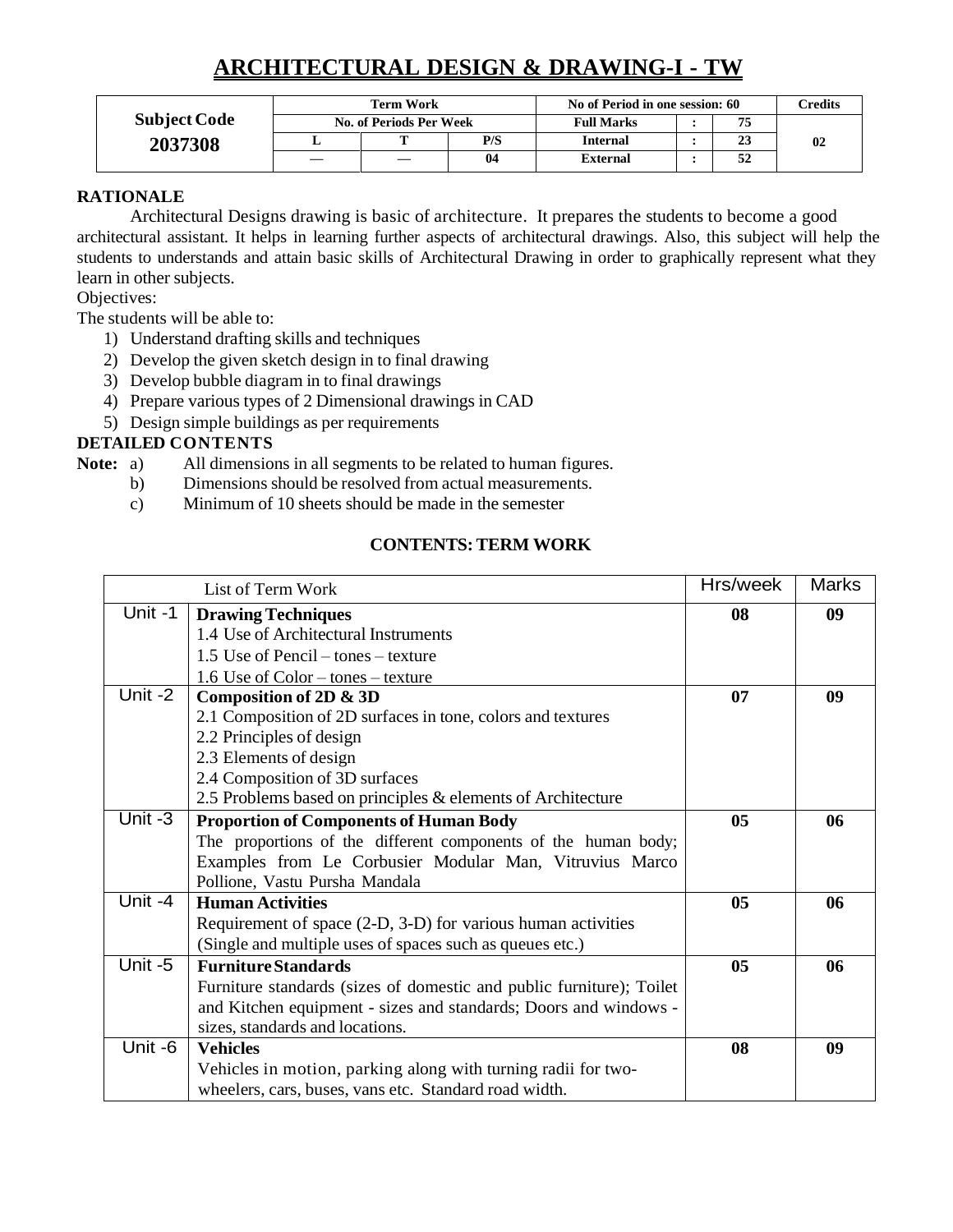| Unit -7 | <b>Street furniture</b><br>Standards for drinking fountains, waiting queues at bus stops, garden<br>seats, waste bins, telephone booths, street lights, foot paths, public<br>walkways, railing etc. | 07 | 08 |
|---------|------------------------------------------------------------------------------------------------------------------------------------------------------------------------------------------------------|----|----|
| Unit-8  | Graphic Representation of plant material (ground cover, foliage,<br>shrubs, trees) human figures and vehicles.                                                                                       | 08 | 09 |
| Unit -9 | Development of architectural drawing from given sketch design of<br>building involving two or more floors and split levels                                                                           | 07 | 08 |
|         | <b>Total</b>                                                                                                                                                                                         | 60 | 70 |

#### **RECOMMENDED BOOKS**

- 1. Time Saver Standards for Building Types by Joseph De Chiara and John Callendera
- 2. Architects Data by Neufert
- 3. Space, Time and Order by DK Ching
- 4. Time Saver Standards for Building Types by Joseph De Chiara and John Callendera
- 5. Architects Data by Neufert
- 6. Space, Time and Order by DK Ching